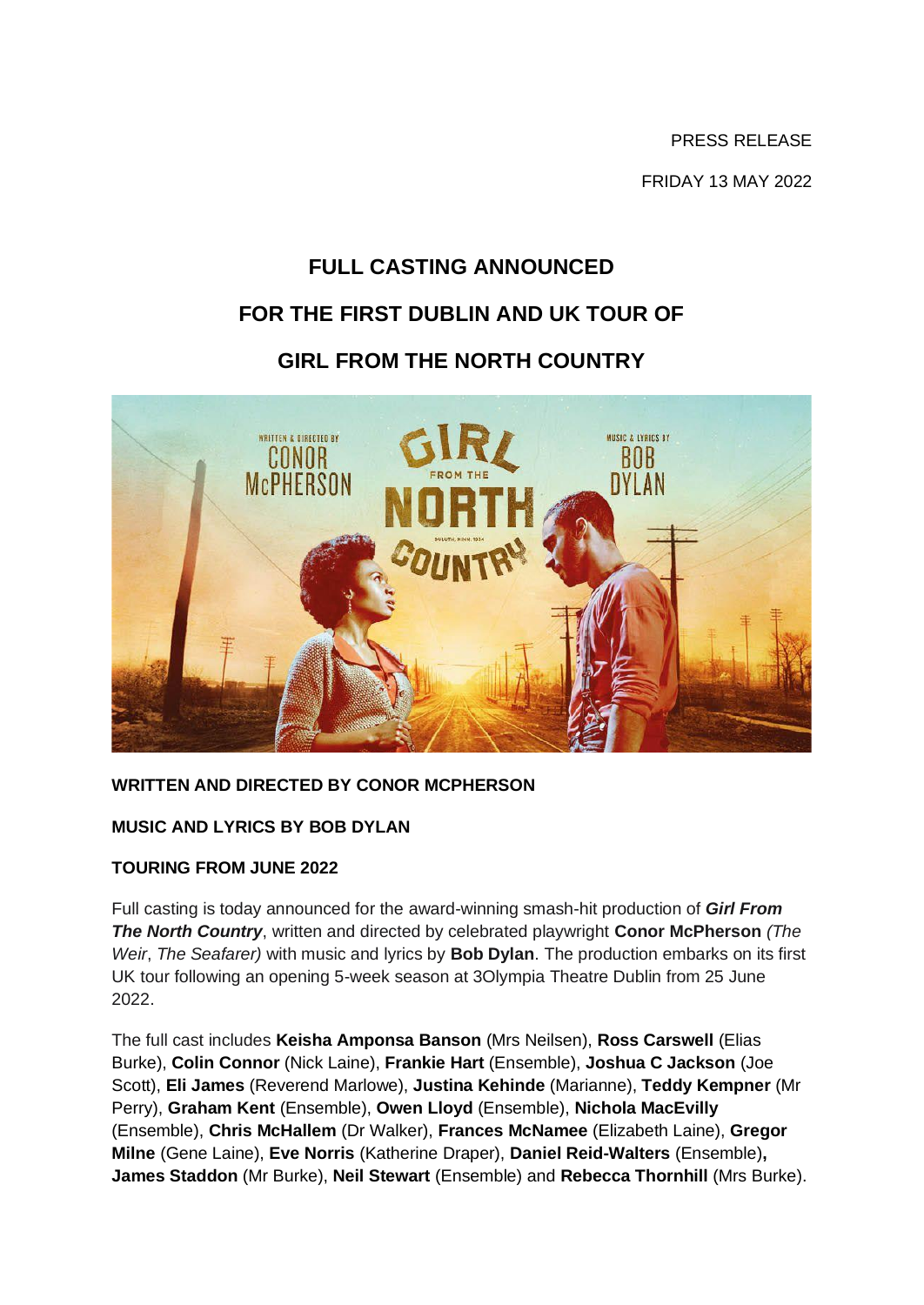The production will tour to Canterbury, Southampton, York, Glasgow, Salford Quays, Newcastle, Bath, Nottingham, Edinburgh, Cheltenham, Plymouth, Milton Keynes, Woking, Bradford, Cardiff, Liverpool, Sheffield, Bristol, Birmingham, Belfast, Aberdeen, Norwich, Belfast, Leicester and Wimbledon.

The Broadway production of *Girl From The North Country*, currently playing at the Belasco Theatre, has received **seven Tony Award nominations** including, Best Musical**,** Best Book of a Musical, Best Direction of a Musical – Conor McPherson, Best Orchestrations – Simon Hale, Best Performance by an Actress in a Leading Role – Mare Winningham, Best Performance by an Actress in a Featured Role in a Musical - Jeannette Bayardelle and Best Sound Design of a Musical. The production was also nominated in the Best Musical Theatre Album category at the 2022 Grammy Awards.

**Girl From The North Country** is an uplifting and universal story about family and love which boldly reimagines the legendary songs of Bob Dylan, like you've never heard them before.

It's 1934 in the heartland of America and we meet a group of wayward souls who cross paths in a time-weathered guesthouse. Standing at a turning point in their lives, they realize nothing is what it seems. But as they search for a future, and hide from the past, they find themselves facing unspoken truths about the present.

Writer and Director **Conor McPherson** said of the Dublin and UK Tour cast "*It's a joy to be working with our supremely talented new cast. Each of them brings a terrific range of experience and energy to the show. it's an absolute delight to embark on this new adventure together."*

**Bob Dylan** said at the opening of the Broadway production: "*To be associated with Conor is one of the highlights of my professional life. It goes without saying the man is a genius for putting this thing together and I'm thrilled to be a part of the experience. My songs couldn't be in better hands.*"

**Girl From The North Country** first opened at The Old Vic in July 2017 to huge critical acclaim and playing to sold out audiences. It transferred to the Noël Coward Theatre in December 2017 and won the 2018 Olivier Awards for Best Actress in a Musical and Best Supporting Actress in a Musical as well as being nominated in the Best New Musical, Outstanding Achievement in Music and Best Actor in a Musical categories. The production went on to have a sold out run at the Public Theater, New York in 2018. Following a run at the Royal Alexandra Theatre, Toronto, in Autumn 2019, the production had a second run in the West End opening December 2019 at the Gielgud Theatre. The Broadway production is currently playing at the Belasco Theatre, the Australian and New Zealand production opened in Sydney in January 2022 and a North American tour of the show will commence in Minneapolis in Autumn 2023.

# *"BOB DYLAN's songs have never sounded so HEARTBREAKINGLY PERSONAL & UNIVERSAL.*

#### *AS CLOSE AS MORTALS COME TO HEAVEN ON EARTH"*

Ben Brantley, The New York Times (Critic's Pick)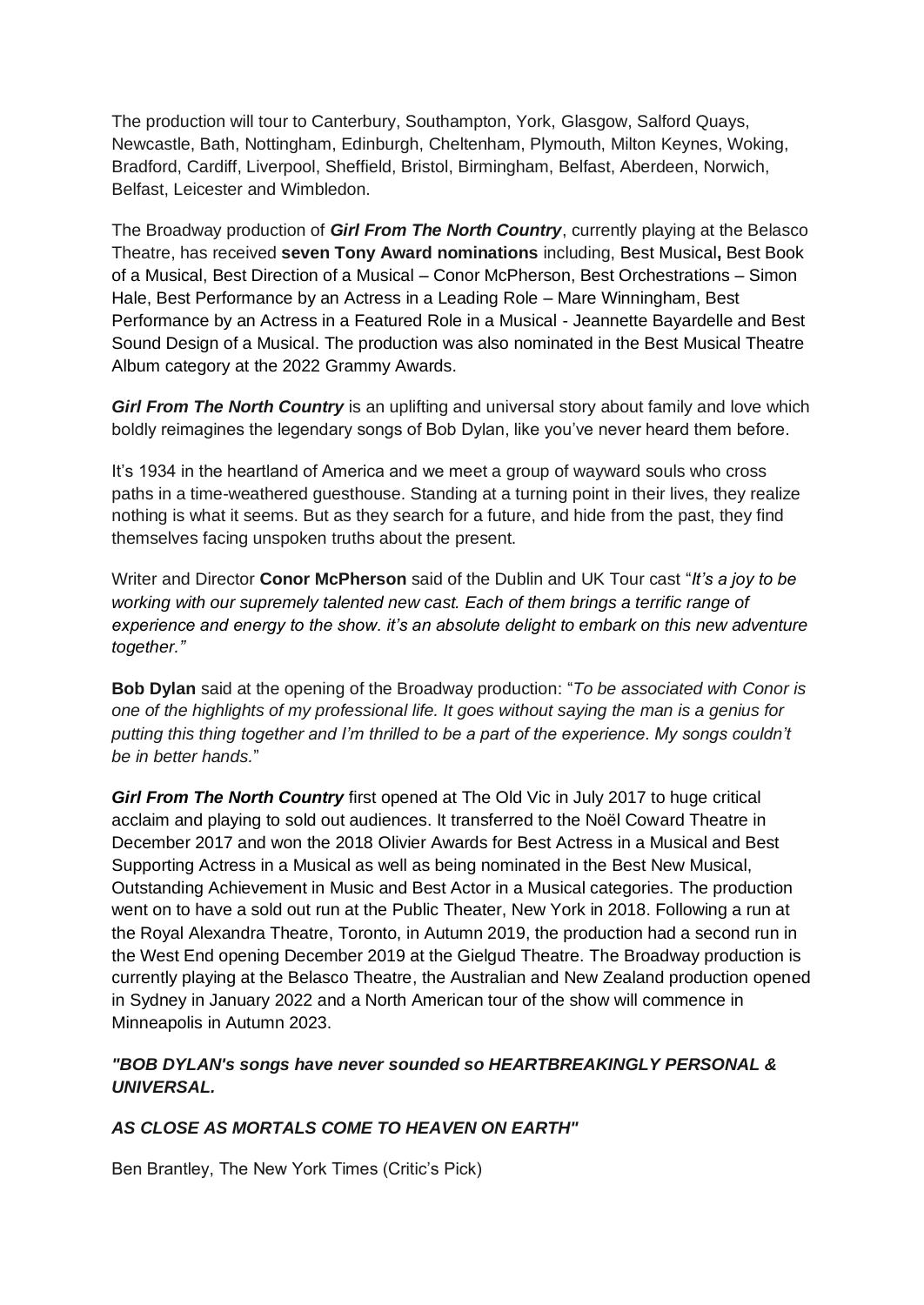#### ★★★★★

*"A show that transports the soul. Incredible"*

The Times

★★★★★

*"Powerful, affecting and original."*

Sunday Express

#### ★★★★★

#### *"Conor McPherson weaves magic with Bob Dylan's songs"*

The Observer

#### ★★★★★

Guardian, Financial Times, Telegraph, Independent, WhatsOnStage, Broadway World, City AM.

*Girl From The North Country* features scenic and costume design by **Rae Smith**; orchestrations, arrangements, and music supervision by **Simon Hale**, with additional arrangements by **Simon Hale** and **Conor McPherson**, lighting design by **Mark Henderson**; sound design by **Simon Baker**; movement direction by **Lucy Hind** and casting by **Jessica Ronane CDG**.

*Girl From The North Country* is produced by Tristan Baker & Charlie Parsons for Runaway Entertainment, Steven Lappin, Sony Music Entertainment UK, Playing Field, David Mirvish, Dianne Roberts and The Old Vic.

**Conor McPherson** is an acclaimed writer and director. He was born in Dublin in 1971 and attended University College Dublin where he began to write and direct. Stage plays include *Rum & Vodka*, *The Good Thief*, *This Lime Tree Bower*, *St Nicholas*, *The Weir* (Olivier, Evening Standard, and Critics Circle Awards); *Dublin Carol*, *Port Authority*, *Shining City* (Tony Award nominated); *The Seafarer* (Tony, Olivier and Evening Standard Award nominated); *The Veil*, and *The Night Alive* (New York Drama Critics Circle Award for Best Play, Olivier, Evening Standard and Lucille Lortel Award nominated). Adaptations include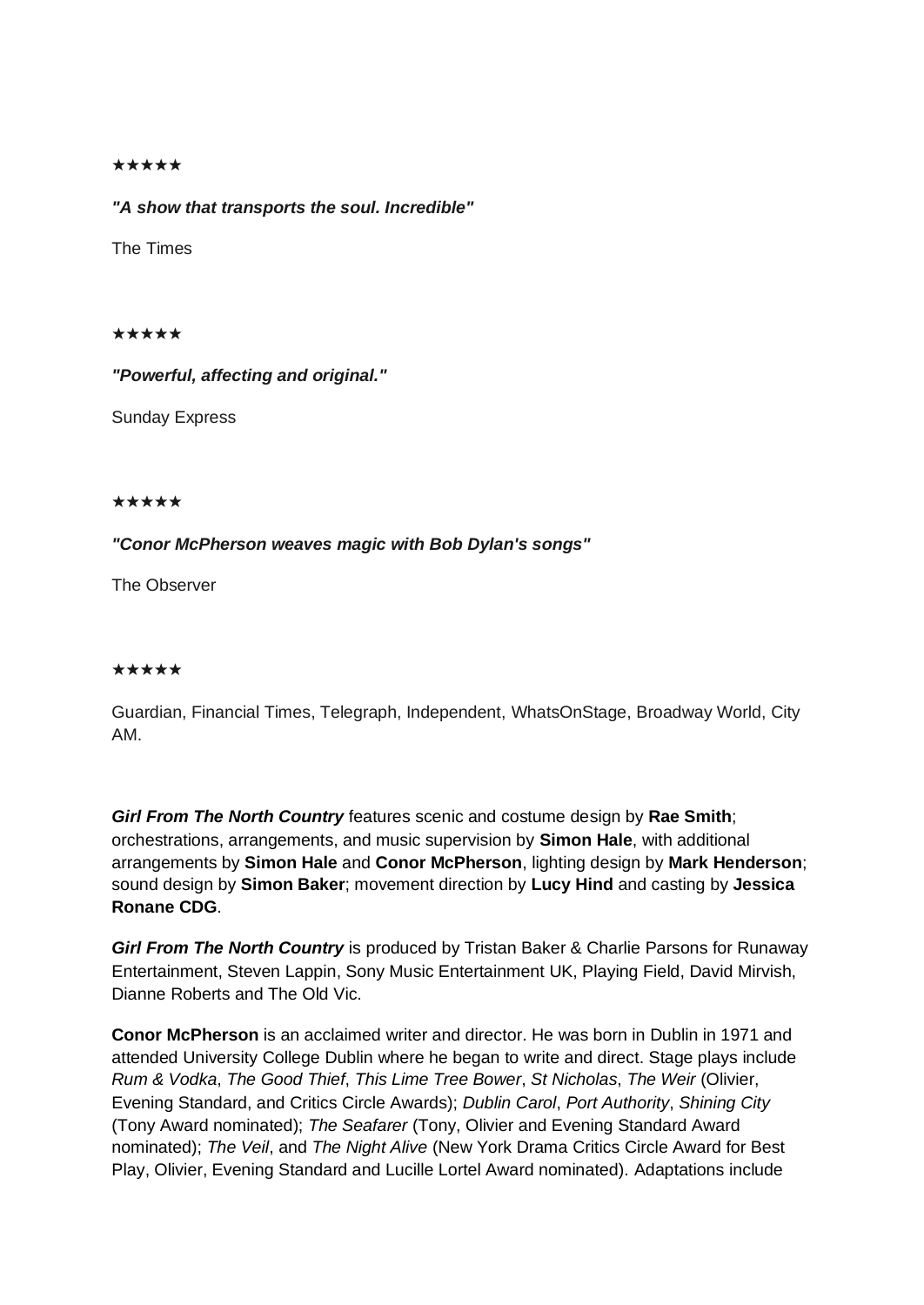Franz Xaver Kroetz's *The Nest,* August Strindberg's *The Dance of Death* and most recently, Anton Chekhov's *Uncle Vanya.*

**Bob Dylan** is one of our culture's most influential and ground-breaking artists. Born in Duluth, Minnesota in 1941; self-taught on piano, guitar and harmonica, he travelled to New York City in 1961, quickly establishing himself as an explosive performer in the Greenwich Village music scene. More than half a century later, Dylan continues to perform almost 100 concerts each year. He has released more than 50 albums and written over 600 songs. He's sold more than 125 million records and is the holder of 11 Grammy Awards. His songs have been covered more than 6000 times by artists as diverse as Duke Ellington, Jimi Hendrix, Guns N' Roses, Stevie Wonder, Bob Marley and Adele. He is also an accomplished visual artist and author, and in 2016 was awarded the Nobel Prize for Literature – the first songwriter to receive such a distinction.

**Keisha Amponsa Banson** (Mrs Neilsen). **Theatre credits include:** *The Magician's Elephant* (world premiere, RSC), *School of Rock* (Gillian Lynne Theatre); *Caroline, or Change* (Chichester & Playhouse Theatre); *Matilda* (RSC,Cambridge Theatre); *Motown the Musical*, *The Pajama Game*, *From Here to Eternity* (Shaftesbury Theatre); *City of Angels* (Donmar Warehouse); *The Lion King* (UK & Ireland tour); *Knight Crew* (Glynebourne Opera House) and *Little Shop of Horrors* (Menier Chocolate Factory UK tour). **Television credits include** *The Sound of Music Live!* and *I'd Do Anything*.

**Ross Carswell** (Elias Burke). Ross trained at RADA and The Dance School of Scotland, and makes his professional debut in *Girl From The North Country*. **Theatre credits whilst training:** *Consent*; *Red Velvet*; *Spring Awakening*; *Plaques* and *Tangles*.

**Colin Connor** (Nick Laine). **Theatre credits include:** *War Horse* (National Theatre tour); *Our Country's Good* (Nottingham Playhouse); *Waiting for Godot* (Tobacco Factory); *The Man, The Father* (Oldham Coliseum); *The Tenant of Wildfell Hall, Ashes, The Winter's Tale, To Kill a Mockingbird, A View From The Bridge, Journey's End, Of Mice and Men, Romeo and Juliet, A Streetcar Named Desire* (Octagon Theatre); and *The Cruel Sea and Two Pence to Cross the Mersey* (Liverpool Empire).**Television credits include:** *Emmerdale, Coronation Street*, *Hope Street, Hollyoaks*, *Peaky Blinders* and *Doctors.* **Film credits include:** *The End of the World Man.*

**Frankie Hart** (Ensemble), Frankie trained at Guildhall School of Music and Drama and makes her professional debut in *Girl From The North Country*. **Theatre credits whilst training include:** *Emilia* and *Urinetown*.

**Joshua C Jackson** (Joe Scott). **Theatre credits include:** *Caliban* (Orange Tree Theatre); *The Motherf\*\*ker with the Hat*, *Icarus's Wife* (Andrew Lloyd Webber Theatre); *Keeping It Real* (Edinburgh Festival); *Showstopper! The Improvised Musical* (UK tour & West End) and *The Biograph Girl* (Finborough Theatre). **Television credits include:** *Black Mirror, Avenue 5* and *Station 11.* **Film credits include:** *You Should Have Left*.

**Eli James** (Reverend Marlowe). **Theatre Credits include:** *One Man, Two Guvnors* (Music Box Theatre, Broadway); *Bloody Bloody Andrew Jackson* (Bernard B. Jacobs Theatre, Broadway); *Rutherford & Son* (The Mint Theater); *Becky Shaw* (Huntington Theater); *The*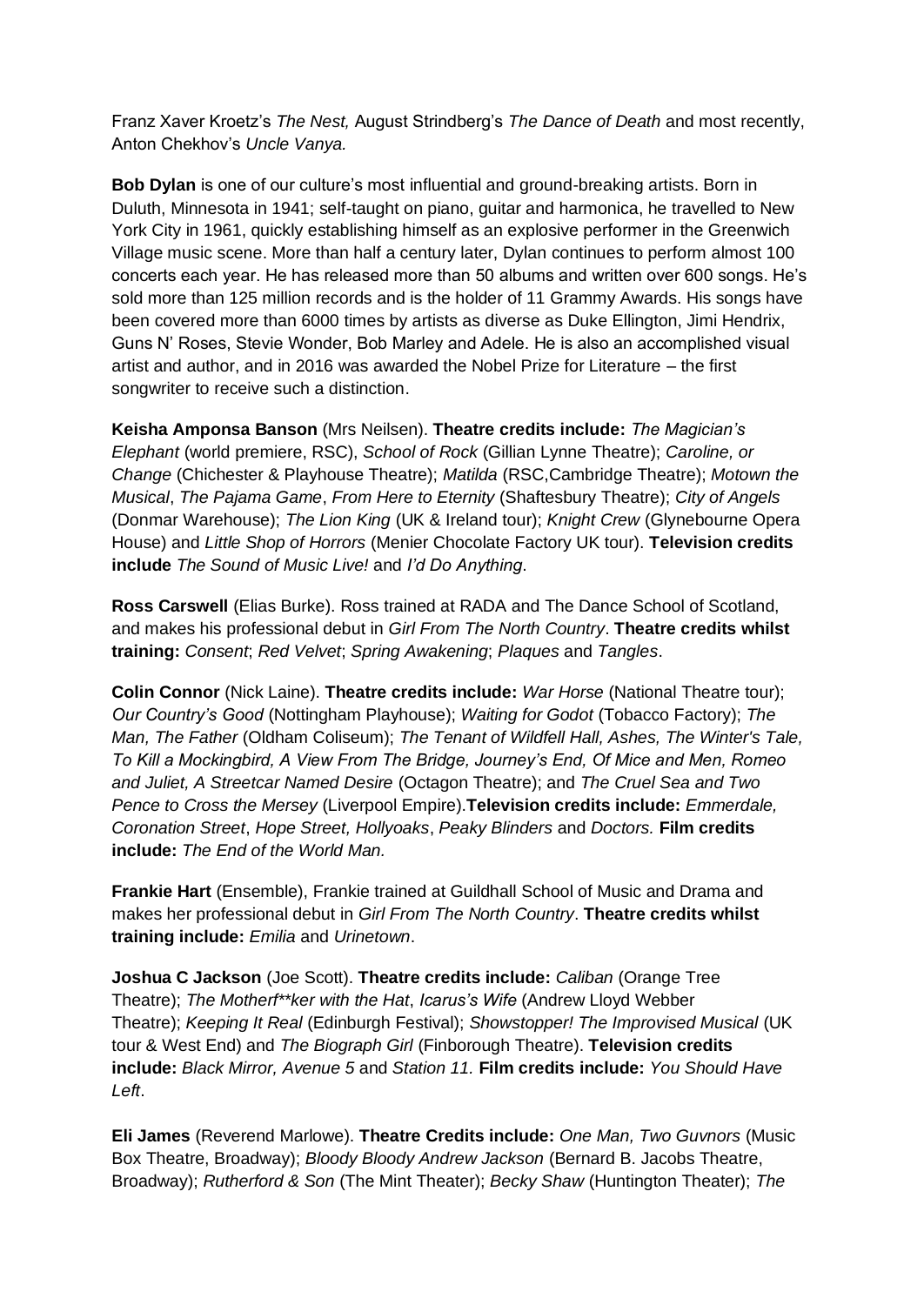*Four of Us* (Manhattan Theatre Club); *Maria/Stuart* (World Premiere, Woolly Mammoth Theater); *Gross Indecency* (Philadelphia Theatre Company) and *The Invention of Love* (The Wilma Theater). **Television credits include:** *Gossip Girl*; *Unforgettable*; *Lights Out*. Eli was a house-team performer at New York's legendary comedy venue the Upright Citizens Brigade Theatre. Eli's podcast, *Strong Reception with Eli James*, is available everywhere.

**Justina Kehinde** (Marianne). Justina Kehinde is a storyteller working across writing, acting, directing and poetry. **Theatre credits include:** *Best of Enemies* (Young Vic); *NHS The Musical* (Theatre Royal Plymouth); *Hot In Here* (Pigfoot Theatre, Camden People's Theatre); *This Little Earth*, *Passengers* (Adelaide Fringe Festival, The Vaults Festival) and *Around The World in 80s Days* (Grand Theatre Blackpool). **Television credits include:** *Holby City*.

**Teddy Kempner** (Mr Perry). **Theatre credits include:** *Witness for The Prosecution* (County Hall); *Bitter Wheat* (Garrick Theatre); Caroline or *Change* (Chichester Festival Theatre & Hampstead Theatre); *Driving Miss Daisy* (Theatre Royal Bath); *42nd Street* (Theatre Musical de Paris-Chatelet); *Vincent and Flavia: The Last Tango* (Phoenix Theatre); *Dance 'Til Dawn* (UK tour & Aldwych Theatre); *High Society* (UK tour); *Midnight Tango* (UK tour & Aldwych Theatre); *Never Forget* (Savoy Theatre); *The Solid Gold Cadillac* (Garrick Theatre); *Cymbeline*, *The Merry Wives of Windsor*, *Othello*, *Three Sisters*, *The Suicide*, *Nicholas Nickleby* (RSC); *Le Bourgeois Gentilhomme*, *The Trial* (National Theatre); *Kiss Me Kate* (Victoria Palace Theatre); *The Cabinet Minister* (Albery); *Snoopy* (Olivier Award Nomination, Duchess Theatre); *The Kitchen*, *Mary Barnes* (Royal Court Theatre); *City of Angels* (Prince of Wales Theatre); *Trilby* (Shared Experience); *Company* (Donmar Warehouse & Albery); *Pacific Overtures* (Donmar Warehouse); *A Midsummer Night's Dream*, *Twelfth Night*, *The Swaggerer* (Regent's Park Open Air Theatre); *Les Miserables* (Palace Theatre); *3 Guys Naked from the Waist Down* (Donmar Warehouse); *John Curry Theatre of Skating* (London Palladium); *Spin of the Wheel* (Comedy Theatre); *Measure for Measure*, *Habeus Corpus*, *Where There's a Will* (Peter Hall Company); *The Invisible Man* (Menier Chocolate Factory); *A Month in the Country*, *How to Succeed in Business Without Really Trying*, *Six Pictures of Lee Miller* (Chichester Festival Theatre) and *Acorn Antiques - The Musical* (UK tour). **Television credits include:** *Birds of a Feather*, *Hustle*, *Sir Gadabout*, *Love Hurts*, *Liquid Television: Dog-Boy*, *The Three Sisters*, *The Life and Adventures of Nicholas Nickleby*, *The Tragedy of Coriolanus*, *Freud*, *What a Way to Run a Revolution*, *Bad Girls* and *The Murder Room*. **Film credits include:** *The World's End*; *It's All About Love*; *Dear Wendy*; *Manderlay*; *De-lovely*; *Yentl*; *Truly Madly Deeply*; *Arch of Triumph* and 9*/11: The Twin Towers*. Teddy is co-writer and producer of several animation series: *Foxy Fables*; *Tales of a Wise King*; *Insektors*; *Witchworld*. He also co-wrote: *Three Friends and Jerry*; *Something Else*; *Preston* and *Clarence*.

**Graham Kent** (Ensemble). **Theatre credits include:** *Kinky Boots* (Adelphi Theatre); *Made in Dagenham* (UK tour); *Spend,Spend,Spend*, *Moll Flanders* (Watermill Theatre); *Tin Tin* (Barbican); *Miss Saigon* (Theatre Royal Drury Lane); *Romeo & Juliet*, *As You Like It*, *Merry Wives of Windsor* (Stafford Shakespeare Festival); *Othello*, *A Midsummer Night's Dream*, *Mixed Doubles*, *Rookery Nook* (Kent Rep); *A Word From Our Sponsor* (Stephen Joseph Theatre); *Animal Farm* (Theatr Clywd); *A View From the Bridge* (Greenwich Theatre); *Caucasian Chalk Circle* (Manchester Library); *Man of La Mancha*, *The Wizard of Oz* (Royal Lyceum, Edinburgh); *Aladdin* (Bristol Hippodrome); *Happy End* (Nottingham Playhouse); *Strindberg Chamber Plays* (The Gate); *Popcorn* (Catford Broadway); *Chicago*, *The Rivals*,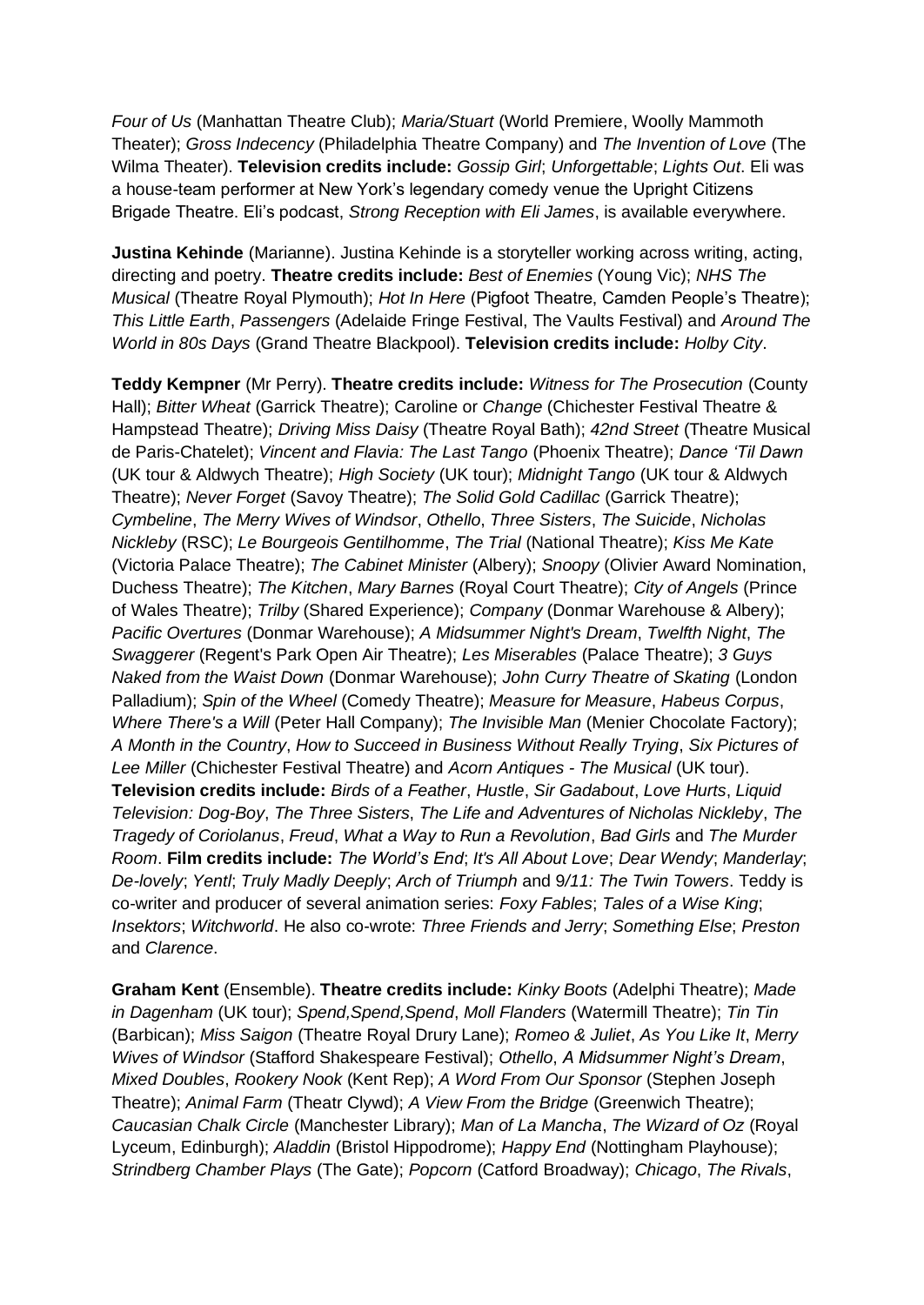*Company*, *Barnstormers*, *Framed*, *Great Expectations* (UK tours); *The Beggars Opera* (Bridewell Theatre/Buxton Opera Festival); *Something Wicked This Way Comes* (National Theatre of Scotland); *The Sword in the Stone*, *Sinbad*, *The Good Companions*, *And then the Dark* (New Wolsey Theatre); (*Blitz* (Newcastle Opera House); *Journey* (Brighton Festival), *My One and Only* (London Palladium); *Sleeping Beauty* (Aylesbury); *Dusty*, *the Musical* (Charing Cross Theatre); *Romeo & Juliet*, *The Hobbit* (Dukes, Lancaster) and *Young Dick Barton* (Croydon Warehouse). **Television credits include:** *Belgravia*, *Call the Midwife*, *Doctors*, *EastEnders*, *Grange Hill*, *Bramwell*, *Thief Takers*, *Trial & Retribution*, *In the Red*, *The Knock*, *The Bill*, *Bad Girls*, *Bugs* and *Second Generation*. **Film credits Include:** *From Hell* and *Who Can I Turn To*?

**Owen Lloyd** (Ensemble). Owen trained at Arts Educational Schools and makes is professional debut in *Girl From The North Country*. **Theatre credits while training include:** *Bandstand* and *Gentlemen Prefer Blondes*.

**Nichola MacEvilly (**Ensemble). **Theatre credits include:** *Philo* (Peter Sheridan), *The Odd Couple* (The Everyman); *The Wake* (Abbey Theatre); *Constance, Snapshot* (Hawks Well Theatre); *The Only Jealousy of Emer, The Poor Mouth, Rhinoceros* (Blue Raincoat Theatre Company); *The Way of Wa*ter (English Theatre Berlin); *Macbeth, Othe*llo (Mill Theatre) and *Besieged, Five Minutes Later, Ethica, All Hell Lay Beneath* (Marc Bourell Atkinson). **Television credits include:** *Seven Women and Talk to Me*. As a singer, Nichola has performed with the great Ennio Morricone and recorded with artists including Indian, Kieran Quinn, Bedlam Suitcase and Those Nervous Animals

**Chris McHallem** (Dr Walker). **Theatre credits include:** *Nora* (Corn Exchange); *Strutting & Fretting* (Bewley's Café Theatre); *Burial at Thebes*, *The Wild Duck*, *Translations*, *Making History*, *The Crucible*, *Big Love*, *Iphigenia at Aulis* (Abbey Theatre Dublin); *The Tempest* (Salisbury Playhouse); *Macbeth* (English Touring Theatre); *A Clockwork Orange*(RSC) and *King Lear* (Sheffield Theatres). **Television credits include:***Modern Love*, *Charlie*, *Striking Out*, *Penny Dreadful*, *Vikings*, *Normal People*, *Dublin Murders*, *Resistance*, *Blasts from the Past*, *Loving Miss Hatto*, *The Tudors*, *My Boy Jack*, *Murphy's Law*, *The Mystery of Men*,*Black Velvet Band* and as series regular Rod in *EastEnders*. **Film credits include:** *Frank*, *Stay*, *Becoming Jane*, *Girl with the Pearl Earring*, *Edward II* and *When Brendan Met Trudy*.

**Frances McNamee** (Elizabeth Laine). **Theatre credits include**: *A Lady of Little Sense*  (Theatre Royal Bath/Arcola Theatre - Ian Charleson Award nomination); *The Last Ship* (UK tour/ Toronto/ US tour – UK Theatre Award nomination); *A Christmas Carol* (The Old Vic); *Big Fish The Musical* (The Other Palace) and several seasons with the RSC.

**Gregor Milne** (Gene Laine). Gregor trained at ArtsEd and makes his professional stage debut in *Girl from the North Country*. **Theatre credits whilst training include:** *Bandstand*, *Gentlemen Prefer Blondes*, *Sondheim on Sondheim* and *The Vote*.

**Eve Norris** (Katherine Draper). **Theatre credits include:** *Be More Chill* (The Other Palace); *Joseph and the Amazing Technicolour Dreamcoat* (UK tour) and *Bat Out of Hell* (Dominion Theatre).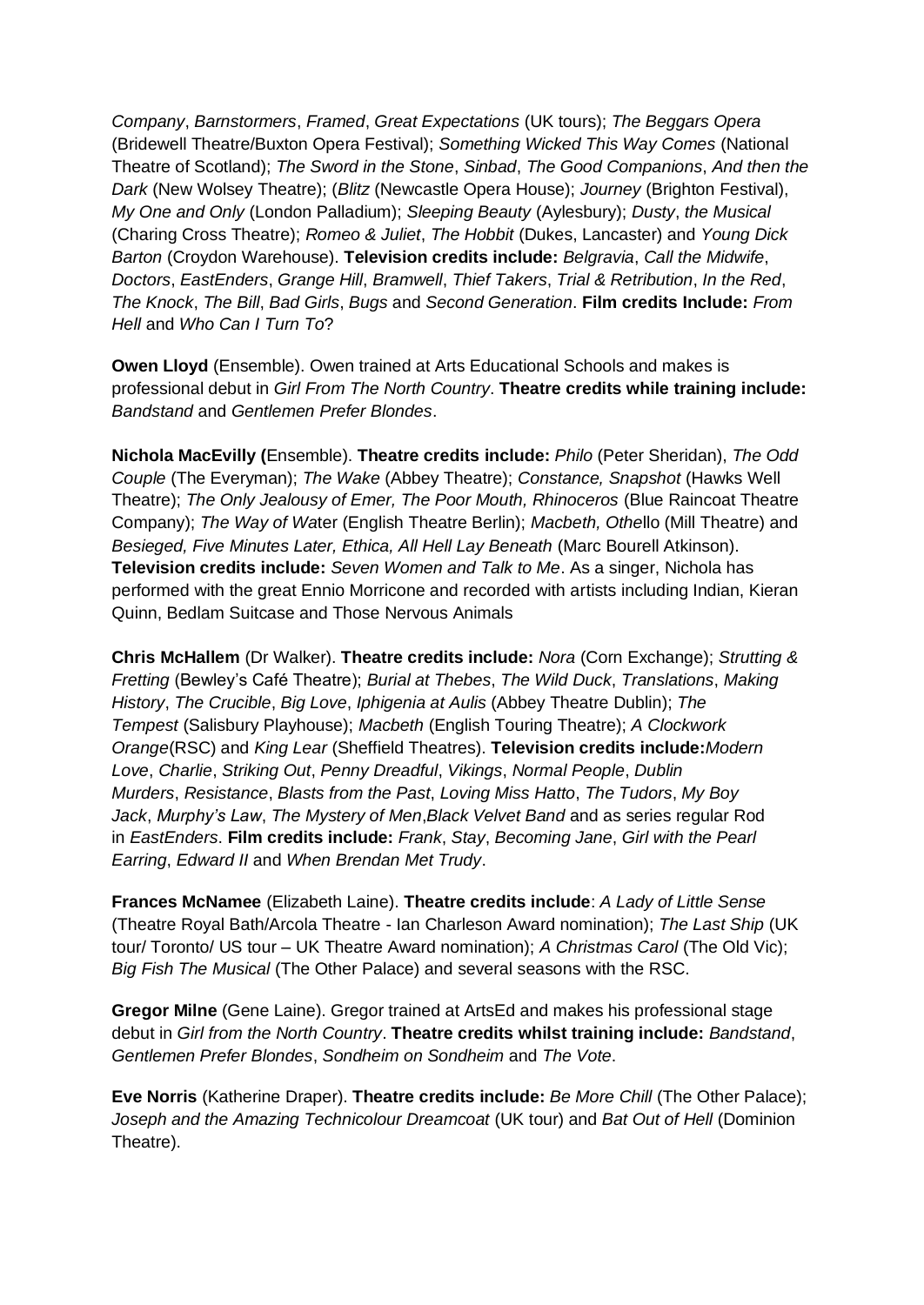*Daniel Reid-Walters (Ensemble).* Trained at royal central school of speech and drama. *Theatre credits include: The Railway Children (Hull Truck Theatre) Much Ado About Nothing (Dubai Opera House) and The Secret Love Life of Ophelia (Greenwich Theatre online). Television credits include: Doctors.*

**James Staddon** (Mr Burke). **Theatre credits include:** *A Christmas Carol*, *King Lear* (The Old Vic); *Goodnight Mr. Tom* (Duke Of York's Theatre); *The Crucible* (RSC/Gielgud Theatre); *Birdsong* (Harld Pinter Theatre); *Journey's End* (Duke Of York's Theatre); *Cyrano De Bergerac* (Haymarket Theatre); *Les Miserables* (Palace Theatre); Miss Saigon (Theatre Royal Drury Lane); *King* (Piccadilly Theatre); *Cymbeline*, *As You Like It*, *The Tamer Tamed*, *The Winter's Tale*, *The Tempest*, *Pericles* (RSC); *Glengarry Glen Ross* (UK tour); *Macbeth*, *The Go Between* (Leeds Playhouse); *Gone To Earth* (Shared Experience/Lyric Hammersmith); *The Three Musketeers* (Denmark/tour); *Moonshadow* (Royal Albert Hall/tour); *Lock up Your Daughters* (Chichester Festival Theatre); *Sweeney Todd* (The Drum, Plymouth/Bristol Old Vic); *The Beggar's Opera* (Bridewell Theatre). **Television credits include:** *Bodyguard, Upstairs Downstairs, The Cut, Emmerdale, Coronation Street, Doctors, Midsomer Murders, Eastenders, Casualty, Screen One (Bambino Mio) My Family, Between the Lines, Screen One* and *The Tripods*. **Film credits include:** *I Came By, Agatha and the Curse of Ishtar* and *Hamlet*.

**Neil Stewart** (Ensemble). **Theatre credits include***: Mrs Henderson Presents* (Theatre Royal Bath & West End); *Oresteia* (West End); *Jersey Boys* (International tour); *Spring Awakening* (Hope Mill Theatre); *NHS The Musical* (Theatre Royal Plymouth); *The Comedy of Errors* (Hamburg); *Caucasian Chalk Circle* (New Rep Company); *Chess*, *Love Story* (Union Theatre); *Oh, What A Lovely War* (UK tour) and *The Wind in the Willows* (Theatr Clwyd). Neil worked in rep at the Palace Theatre, Westcliff, the Mercury Theatre, Colchester, Perth Rep and the Old Fire Station, Oxford where credits include: *Taking Steps*, *A Small Family Business*, *Spider's Web*, *Witness For The Prosecution*, *Funny Money*, *Out Of Order*, *Amadeus*, *Noises Off* and *The Wizard Of Oz*. His US theatre credits include: *The Real Thing*, *Private Lives*, *Iago in Florida*, *The Molly Maguires*, *The Apple Cart*, *Macbeth* and *Butley*. **Film credits include:** *U Want Me 2 Kill Him?* and *Pokémon: The Movie 2000*.

**Rebecca Thornhill** (Mrs Burke). **Theatre credits include:** *Matilda* (West End/UK tour); Hairspray (UK tour); *From Here To Eternity* (Shaftesbury Theatre)*; Mary Poppins* (Prince Edward Theatre); *Chicago* (Adelphi Theatre); *Ragtime* (Piccadilly Theatre); *The Full Monty, Witches of Eastwick* (Prince of Wales Theatre); *Les Miserables* (Palace Theatre); *Oklahoma!* (National Theatre/Lyceum Theatre); *Show Boat* (Royal Albert Hall); *Showstopper!* (Jermyn Street Theatre & Tour); *Beauty and the Beast* (Dominion Theatre); *CATS* (Gilliam Lynne Theatre); *Sophisticated Ladies* (Shakespeare's Globe); *She Loves Me* (Savoy Theatre); *Top Hat, South Pacific,* and *Mary Poppins* (US tour); *Me and My Girl* (Adelphi). **Film credits include:** *From Here To Eternity*.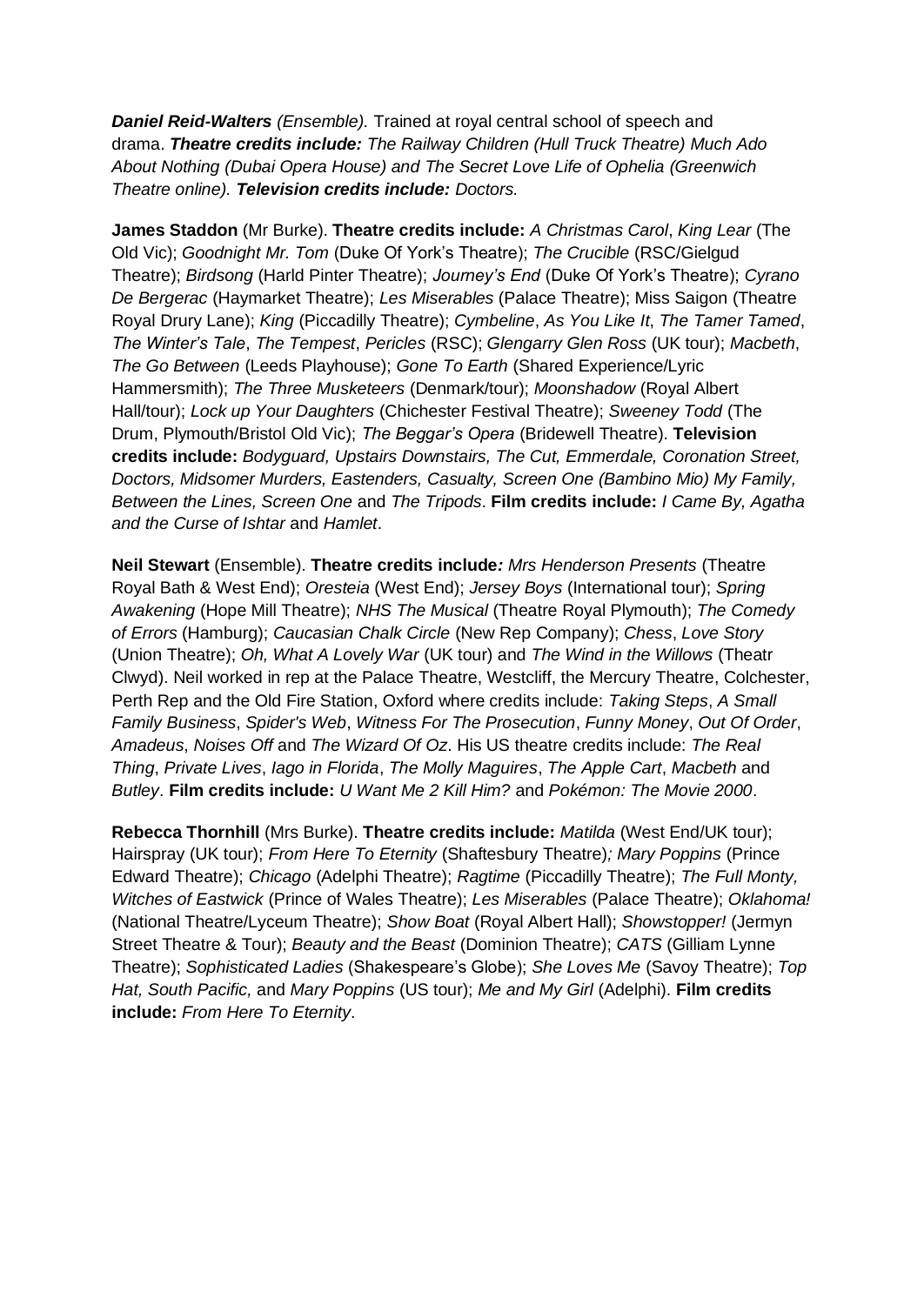## **PRESS CONTACTS**

Jo Allan | E [jo@joallanpr.com](mailto:jo@joallanpr.com) | 07889 905 850 | 0207 520 9392 James Lever | E [james@joallanpr.com](mailto:james@joallanpr.com) | M 07753 222 768 | T 0207 520 9392 Kitty Greenleaf | E [kitty@joallanpr.com](mailto:kitty@joallanpr.com) | M 07545 131 539 | T 020 7520 9392

Website: **[girlfromthenorthcountryshow.com/](https://girlfromthenorthcountryshow.com/)**

Twitter, Instagram and Facebook: **@DylanMusical**

# **Tour Dates**

# **Dublin, 3Olympia Theatre**

25 June – 30 July 2022

## **Canterbury Marlowe**

16 - 20 August 2022

#### **Southampton, Mayflower Theatre**

30 August – 3 September 2022

#### **York Theatre Royal**

6 – 10 September 2022

# **Glasgow Theatre Royal**

13 – 17 September 2022

**Salford, The Lowry**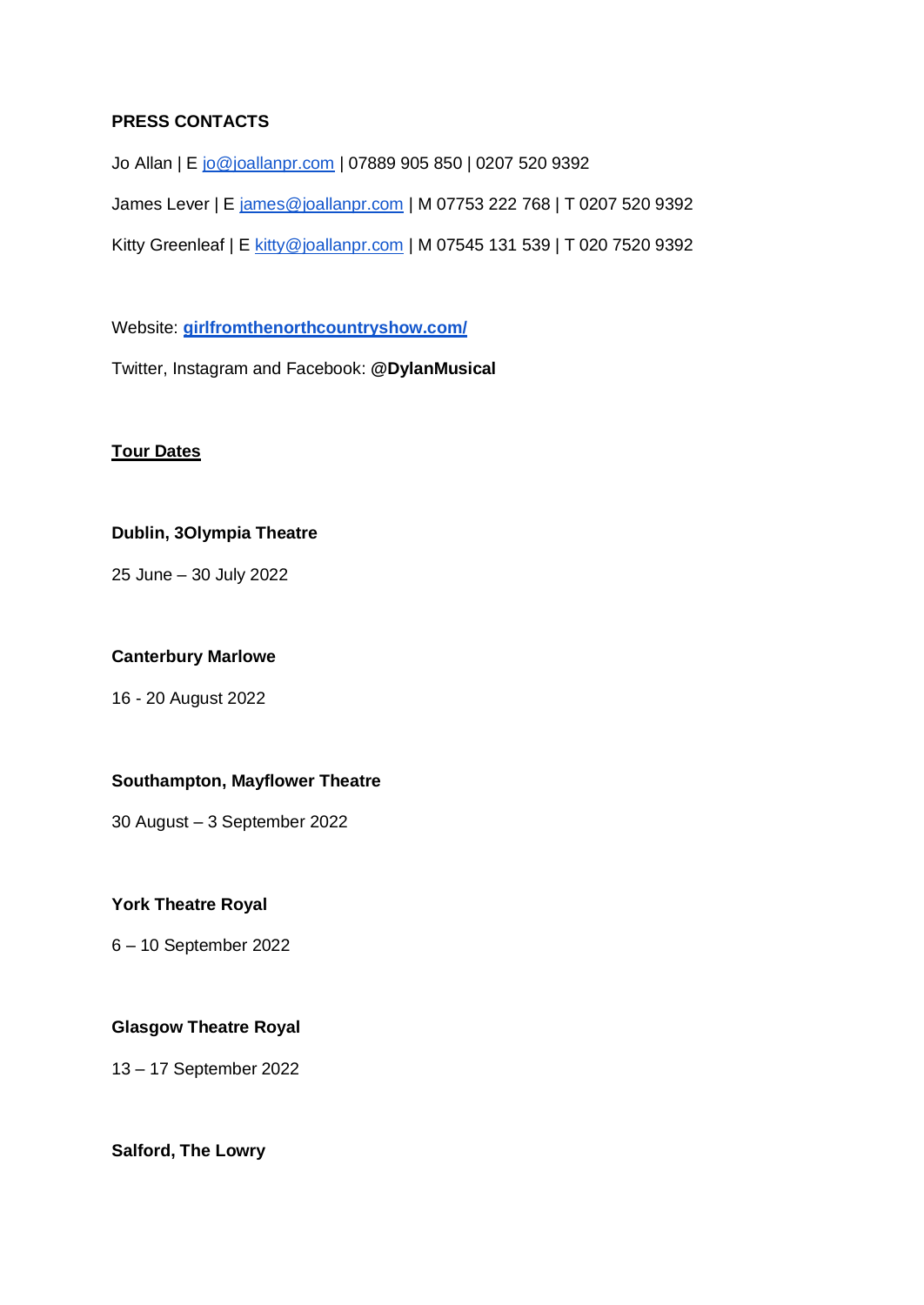19 – 24 September 2022

#### **Newcastle Theatre Royal**

26 September – 1 October 2022

#### **Bath Theatre Royal**

4 – 8 October 2022

#### **Nottingham Theatre Royal**

11 – 15 October 2022

## **Edinburgh Playhouse**

18 – 22 October 2022

## **Cheltenham Everyman**

25 – 29 October 2022

# **Plymouth Theatre Royal**

1 – 5 November 2022

# **Milton Keynes Theatre**

15 – 19 November 2022

## **New Victoria Theatre, Woking**

22 – 26 November 2022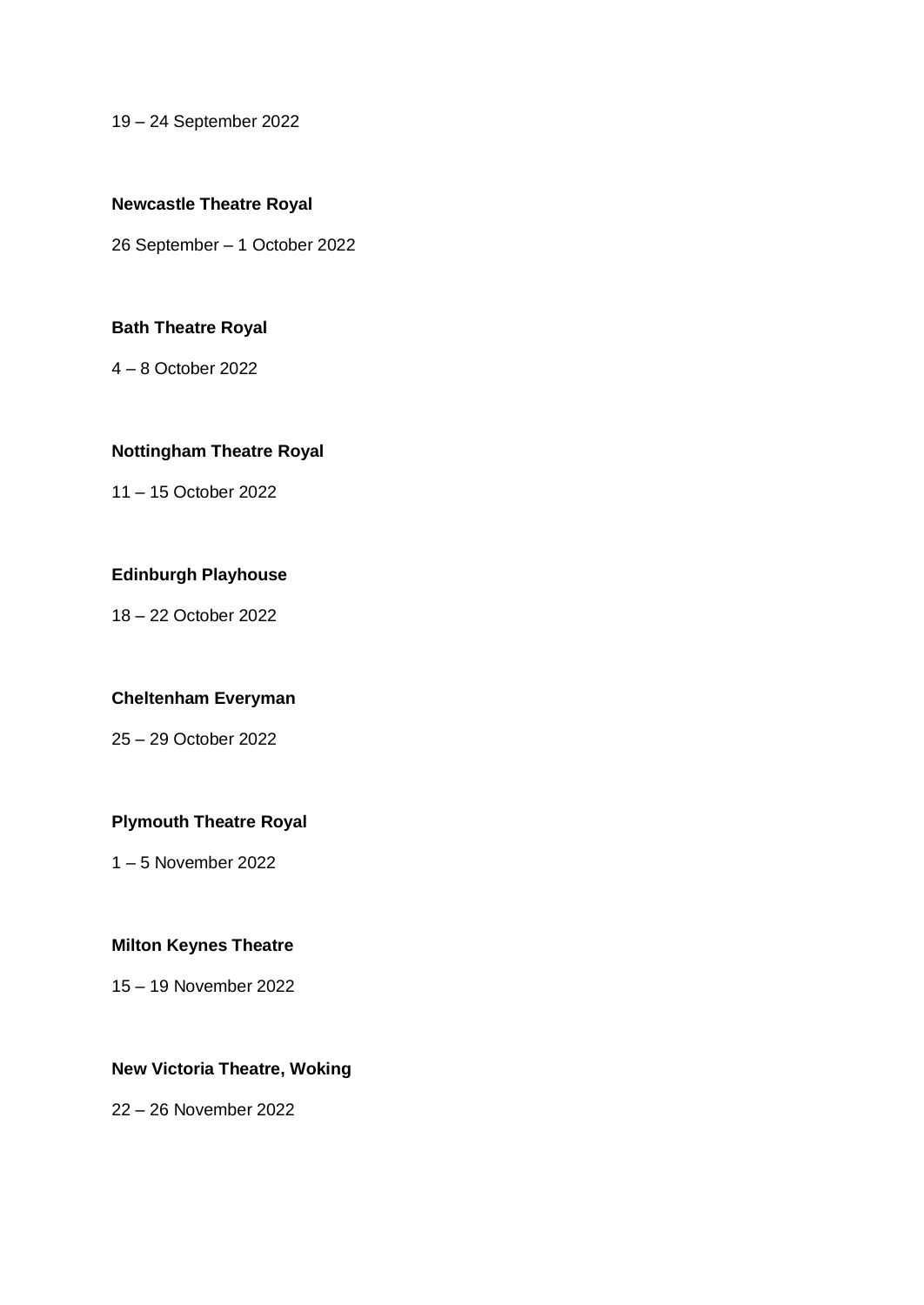#### **Bradford Alhambra Theatre**

29 November – 3 December 2022

#### **Cardiff Wales Millennium Centre**

5 – 10 December 2022

#### **Liverpool Empire**

10 – 14 January 2023

#### **Sheffield Lyceum**

17 – 21 January 2023

#### **Bristol Hippodrome**

30 January – 4 February 2023

# **Birmingham, The Alexandra**

7 – 11 February 2023

## **Belfast, Grand Opera House**

14 – 18 February 2023 (on sale soon)

# **Aberdeen, His Majesty's Theatre**

21 – 25 February 2023

#### **Norwich theatre Royal**

28 February – 4 March 2023